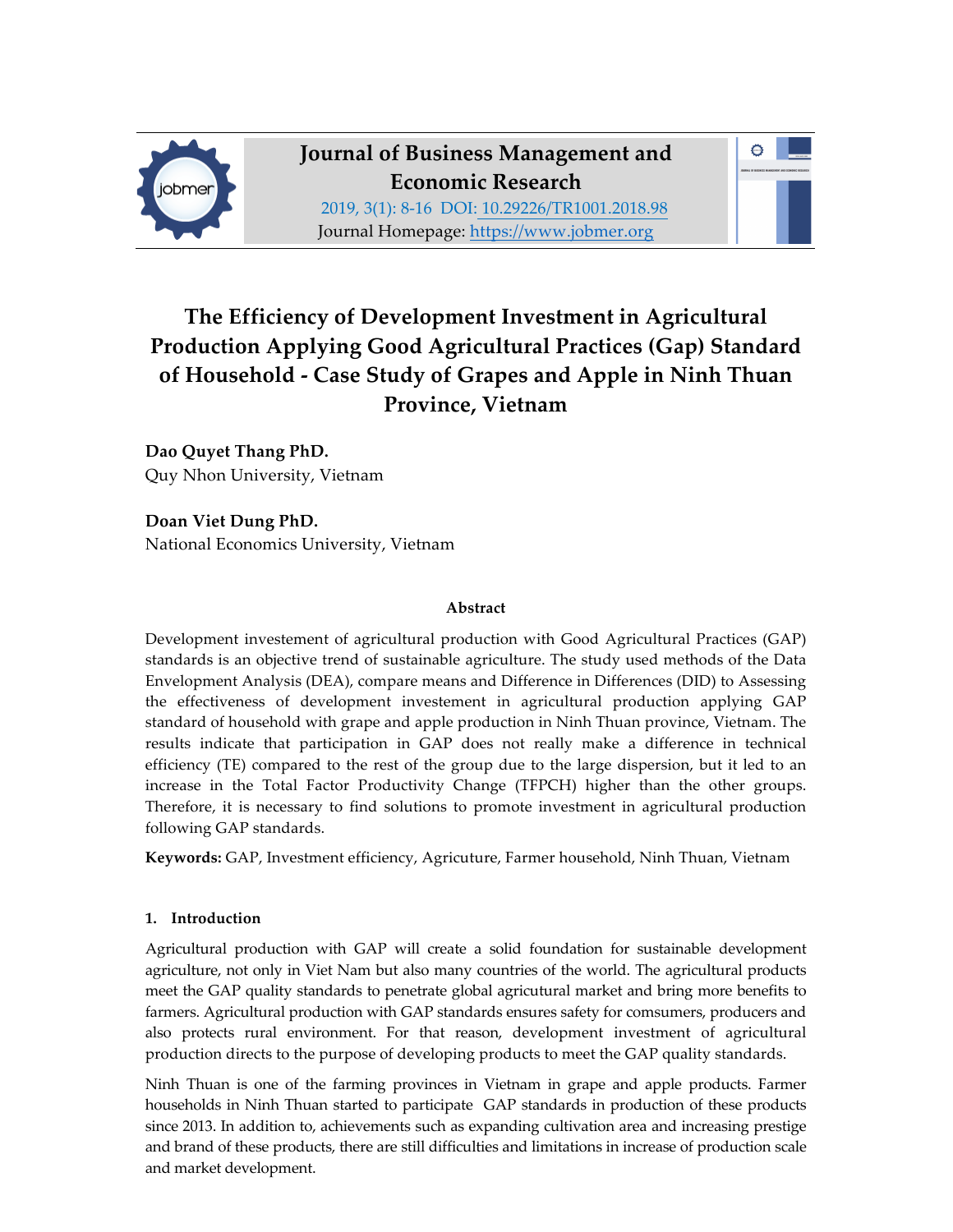The study aims to investigate the efficiency of development investement in agricultural production applying gap standard of household, by using three main methods of DEA, compare means and DID, in order to provide farmers and state managers with objective view of real benefits of GAP adoption.

## **2. Literature Review**

According to Reardon and Farina (2001) stated a food producer can have advantage over its competitors through applying techniques to enhance food safety. Sharing this point of view, Holleran et al. (1999), incentives based on that production units invest in measures to control food safety have originated from both in-side producers and out-side customers and governmental regulations. Studies of Wannamolee (2008), Mushobozi (2010), Jiao et al (2010), Henson và Northen (1998) show that partners with-in agricultural supply chain including producers, distributors as well as consumers play very important roles in encouraging application of food safety standards in which GAP is generally basic one.

Hobbs (2003) argued that GAP benefits can divide in two aspects. The first one is to reduce farmers' production costs by effective use of labors, reasonable selection of inputs and application of good methods. In a case-study of Kenya, GAP help reduce significantly costs of vegetable production. This production method contributes to improve production effectiveness in terms of economic, social and environmental aspects. GAP help farmers control production costs by applying appropriate farming techniques. The second one is to contribute to increase selling prices of agricultural products. GAP is to help enhance product quality, thus, GAP's products can penetrate markets with higher standards. However, when supply of GAP products increased, risk of reduced prices is unavoidable.

In order to ensure strictly standards of GAP, it is necessary to have significantly invest in technical training on production, processing, selections of inputs (seed/seedlings, fertilizers, etc.) as well as in getting regularly certification of quality audits (Okello and Swinton, 2007; Graffham et al., 2007). These impact on production efficiency in the case that outputs achieved is not proportionally. As the result, this make difficulty for small farmers and facilitate sized enterprises in agricultural production with GAP standards, as examples in Kenya (Mungai, 2004; Graffham, 2006; Asfaw, 2007; Graffham et al., 2007) and Uganda (Kleih et al., 2007). However, higher effectiveness of investment in agriculture with GAP have stimulated small farmers to adopt GAP. To be able to protect themselves from competition with enterprises, many small farmers have co-operated each other to set up an organization of agricultural production with GAP standards and have succeeded, as in Zimbabwe (Henson et al., 2005) and in Madagascar (Minton et al., 2007), or made linkages between small farmers and enterprises as in several projects of EurepGAP in Zambia (Graffham and MacGregor, 2007).

Using the index of Technical Efficiency (TE) and Total Factor Productivity Change (TFPCH) as index of Malmquist in Data Envelopment Analysis (DEA) to measure efficiency of development investment have been carried out by many authors, especially in agricultural investment, such as Lin, 1992; Fan and Pardey, 1997; Mao and Koo, 1997; Jin et al., 2002; Fan & Zhan, 2002; Chen el al., 2008. These studies used different input and output indexes to measure TFPCH index, for example, Lin (1992) used 4 normal inputs and 6 supplement variables, Fan and Pardey (1997) used 5 normal input variables and 2 supplement variables, main input factors used by these authors were based on Cobb-Douglas production function.

Fan et al. (2004) also showed that increasing of R & D in agriculture, rural education and infrastructure by supports from Government would contribute to increase of Total Factor Productivity of agriculture. Fan và Pardey (1997) have stated that change in production techniques lead to significant change in the Total Factor Productivity. Thus, it is said that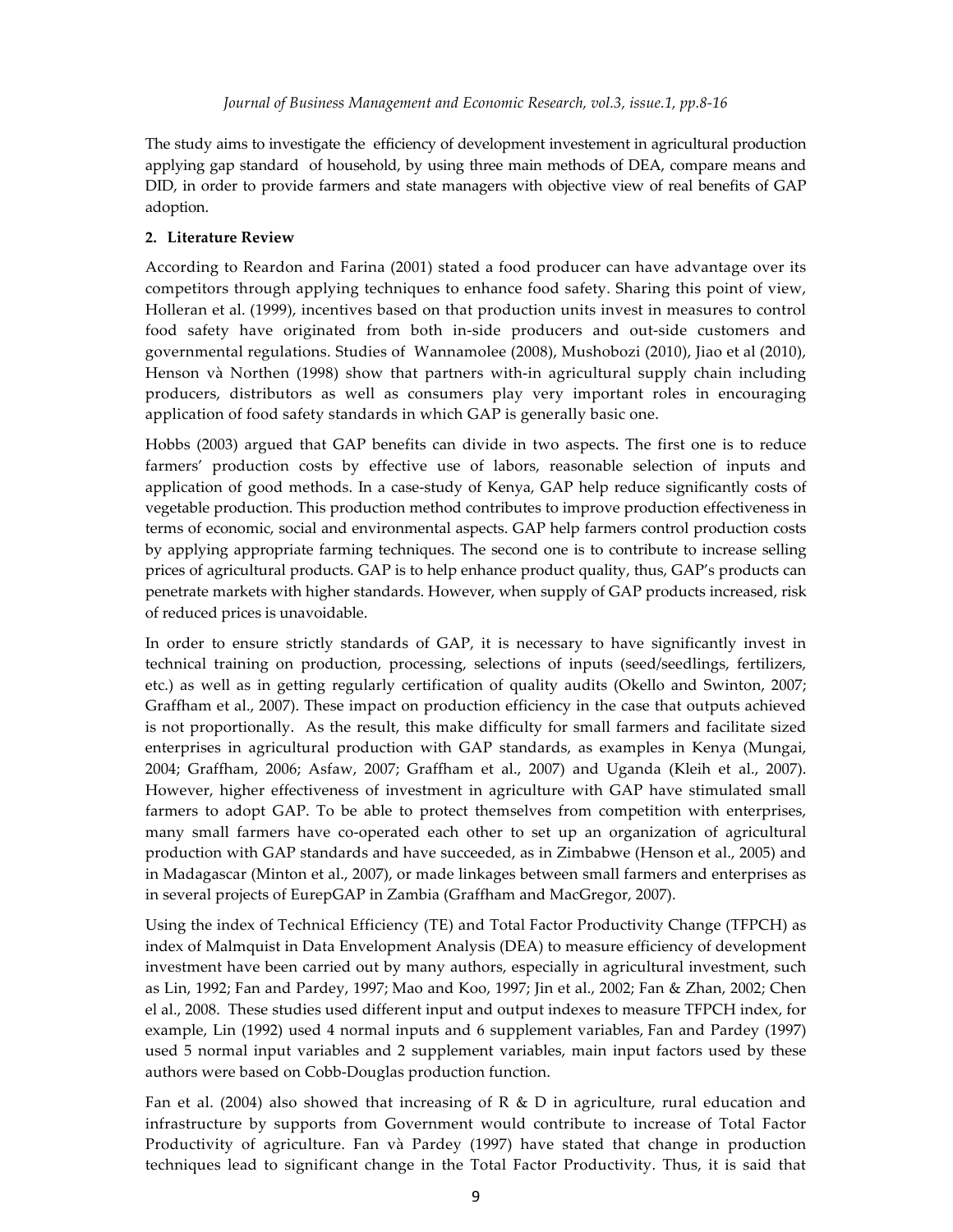farmers' adoption in development of agriculture with GAP would make changes in production techniques, infrastructure, knowledge of production, etc. These might significantly impact on TE and TFPCH.

## **3. Data and methodology**

## *3.1 Research site*

Ninh Thuan located in the south central coast in the central area of Vietnam. There are some favourable conditions for development of agricuture following GAP standards especially grape and apple plantation, such as appropiate climate for cultivating grape and apple; most farmers with long-time experiences of these fruit plantations. At the year of 2016 Ninh Thuan ranked the third province in number of farmer groups that have invested in developing grape and apple productions following VietGAP standards, with grape area of 280 ha and apple area of 47.2 ha. However, there are several difficuties in sustainable agriculture development here namely poor livelihoods, low education levels and limited capital sources of farmers, having located far from economic centers and big cities. Solving these barries would make theoretical and practical constributions to GAP agriculture in developing countries generally and in Vietnam particularly.

## *3.2 Data collection*

Data in this research was gathered through surveying 200 farmer households in Ninh Thuan province wih using structured questionaires.

Primary data was collected using ramdom and leveling methods in Ninh Thuan with sample sise of 200 farmer households in which 100 households cultivating with VietGAP standards who represented for 88 GAP linkage groups of farmers and 100 farmer households with-out VietGAP agricultural prodution. Leveling was based on terms of locations and linkage groups. There are total 88 GAP linkage groups of farmers in Ninh Thuan province (Vietgap.com.vn) with total 1.272 farmer househols, in which 27 groups at Phan Rang - Thap Cham city, 26 groups in Ninh Hai district, 20 groups in Ninh Phuoc district, 10 groups in Ninh Son district and 5 groups in Thuan Nam district. The research based on sizes of linkage groups of farmers to select farmer groups for survey, after that, seleted randomly households in the surveyed groups of farmers.

## *3.3 Data analysis methods*

According to DEA, the ML (Malmquist) formula to calculate TFPCH can be decomposed into two components: technical change and efficiency change (Grosskopf et al., 1994). The efficiency change can further be decomposed into pure efficiency change and scale efficiency change. The "technical change" component measures the shift in the frontier over time and can be interpreted as providing evidence of innovation for the province considered. The "pure efficiency change" component measures the extent to which observed production is moving toward (or away from) the frontier, which is constructed by the best practice provinces based on the variable returns to scales (VRS) technology. The pure efficiency change component, therefore, captures the performance relative to the best practice in the sample and can be interpreted as the catching-up effect. The "scale efficiency" in a given period captures the deviations between the VRS technology and the CRS technology at observed input levels. So the TFPCH formula can be written as follows: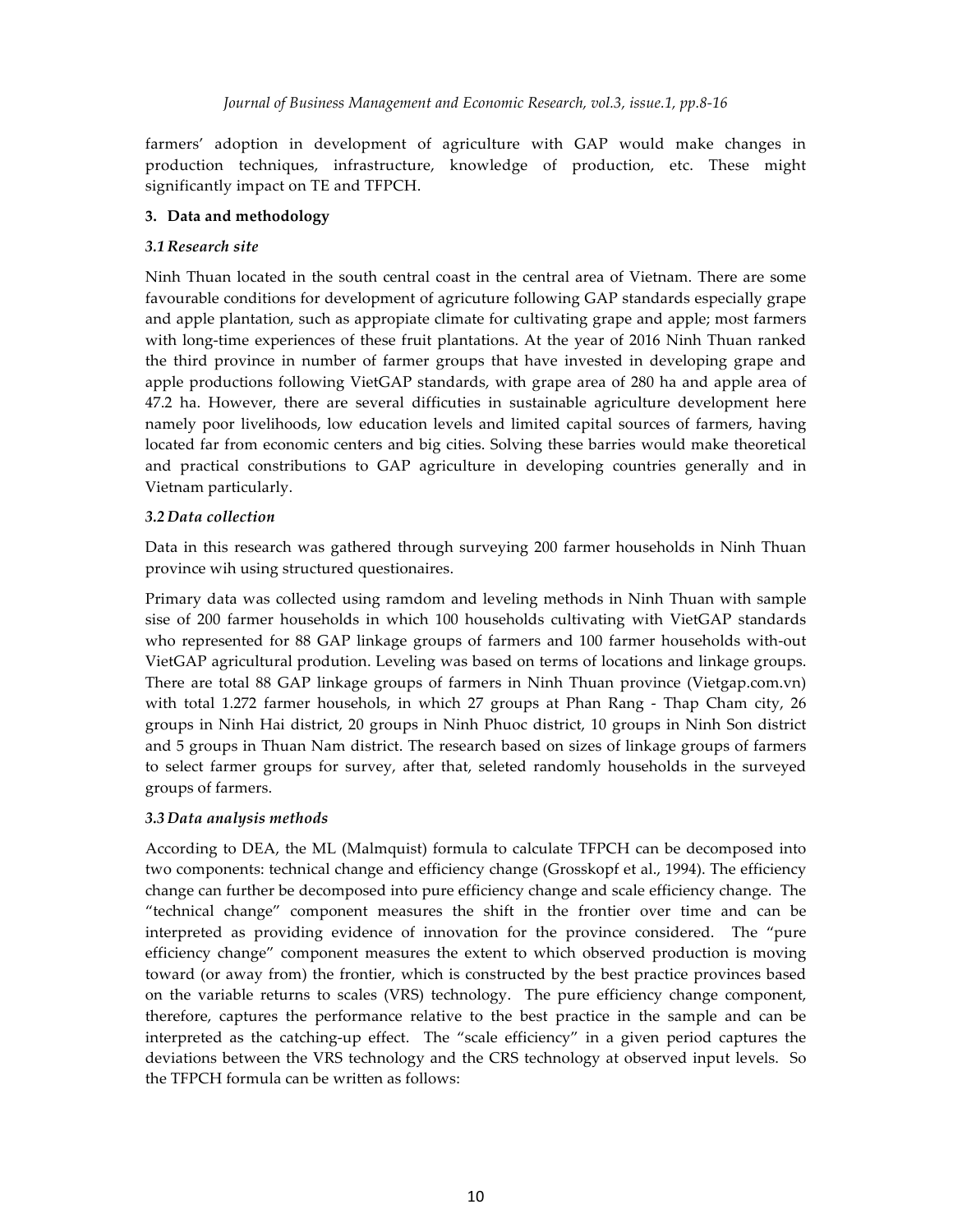$$
TFPCH = (TECH) \times (EFFI) = (TECH) \times (PUREFF) \times (SCAL)
$$
\n
$$
\text{where } TECH = \left[ \frac{d_c^t \left( x^{t+1}, y^{t+1} \right)}{d_c^{t+1} \left( x^{t+1}, y^{t+1} \right)} \times \frac{d_c^t \left( x^t, y^t \right)}{d_c^{t+1} \left( x^t, y^t \right)} \right]^{1/2},
$$
\n
$$
EFFI = \frac{d_c^{t+1} \left( x^{t+1}, y^{t+1} \right)}{d_c^t \left( x^t, y^t \right)},
$$
\n
$$
PUREFF = \frac{d_v^{t+1} \left( x^{t+1}, y^{t+1} \right)}{d_v^t \left( x^t, y^t \right)},
$$
\nand\n
$$
\frac{d_c^{t+1} \left( x^{t+1}, y^{t+1} \right)}{d_v^t \left( x^t, y^t \right)} \times \frac{d_c^t \left( x^t, y^t \right)}{d_v^t \left( x^t, y^t \right)}.
$$

This research uses the method of Data Envelopment Analysis (DEA) for criteria of maximizing Variable Returns to Scales (VRS) to measure Technical Efficiency (TE) and Total Factor Productivity Change (TFPCH). According to Cobb-Douglass production function, outputs depend on four factors of capital, labour, natural resources and technology. The research uses four input factors namely annual production costs/ha/year, initial investment costs/ha, number of labour and cultivating area, and three outputs namely average yield/ha/year, average profit/ha/year và average revenue/ha/year to measure total efficiency.

The research uses methods of compare means and Difference in Differences (DID) to Assessing the effectiveness of development investement in agricultural production applying GAP standard of farmer households' investment in agricultural development,

#### **4. Results and discussion**

#### *4.1Current status of investment in agricultural production development of farm households*

|                | <b>Target</b>                         | $Non-GAP$<br>production<br><i>(million)</i><br>VND/ha) | <b>Structure</b><br>(%) | <b>GAP</b> production<br>(million VND/ha) | Structure $\frac{0}{0}$ |
|----------------|---------------------------------------|--------------------------------------------------------|-------------------------|-------------------------------------------|-------------------------|
| A              | Initial investment                    |                                                        |                         |                                           |                         |
|                | Certificate registration GAP          |                                                        |                         | Supported by<br>the Government            |                         |
| $\overline{2}$ | Initial technical training            |                                                        |                         | Supported by<br>the Government            |                         |
|                | Initial infrastructure                |                                                        | 14.64%                  |                                           | 26.99%                  |
| 3              | investment                            | 145.53                                                 |                         | 330.41                                    |                         |
|                | Basic construction                    |                                                        | 48.73%                  |                                           | 38.28%                  |
| B              | investment                            | 484.42                                                 |                         | 468.66                                    |                         |
|                | Average investment of 3<br>crops/year | 364.19                                                 | 36.63%                  | 425.08                                    | 34.72%                  |

**Table 4.1. The average investment of farm households with GAP and non-GAP production**

*Source: Results collected from the survey of 200 households in Ninh Thuan*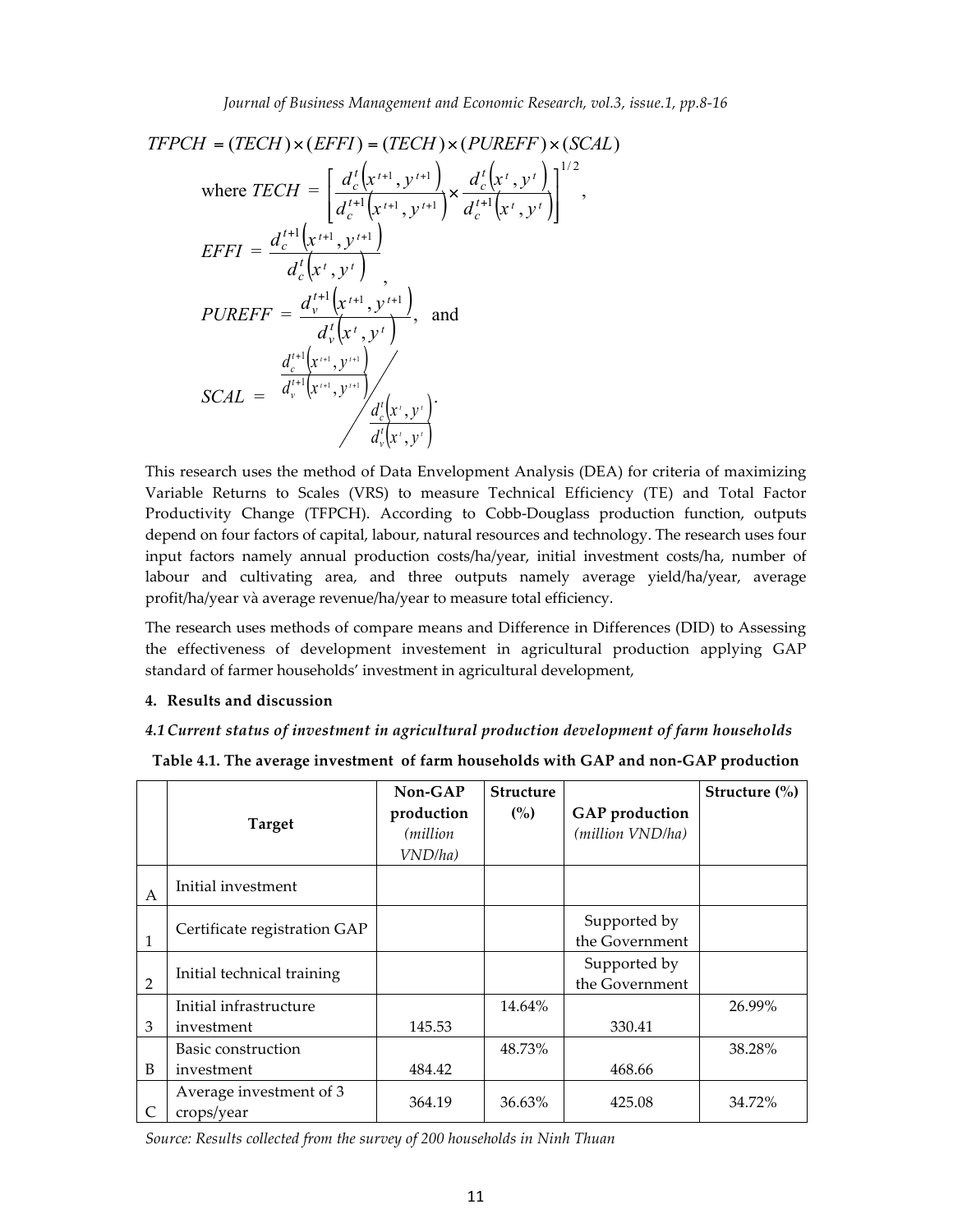Total investment to infrastructure preparation to harvest was 799.1 million VND / ha, more than non-GAP 169.1 million VND / ha. The initial infrastructure investment was 330.41 million VND / ha, the investment to agricultural materials and labor was 468.66 million VND / ha. The investment period lasts about 9 months to 1 year depending on climatic conditions, soil,... and growth ability of trees. Each year, the farmers invest 3 crops, the investment with GAP is about 425.08 million VND / ha, while investment without non-GAP is just 364.19 million VND / ha. It can be seen that the structure of investment is mainly focused on basic construction investment. Thus, during this period, farmers should focus on searching financial resources so as not to affect the investment progress.

**Table 4.2: Difference -in -Differences regression results for investment performance with GAP of farm households in Ninh Thuan Province in 2016**

|                |                                   | Difference        |       | Diff-in-diff        |       |  |
|----------------|-----------------------------------|-------------------|-------|---------------------|-------|--|
|                | Target                            | $Xi(s)$ - $Xi(t)$ | Sig.  | $\Delta$ Xi(GAP=1)- | Sig.  |  |
|                |                                   |                   |       | $\Delta$ Xi(GAP=0)  |       |  |
|                | Investment capital (GAP)          | 542.56            | 0,000 | 160.71              | 0,000 |  |
|                | Investment capital (non-GAP)      | 381.85            | 0,000 |                     |       |  |
| 2              | Asset investment cost (GAP)       | 250.68            | 0,000 | 180.03              | 0,000 |  |
|                | Asset investment cost (non-GAP)   | 70.65             | 0,000 |                     |       |  |
| 3              | Average production cost $(GAP=1)$ | 207.71            | 0,000 | 47.67               | 0,000 |  |
|                | Average production cost (non-GAP) | 160.04            | 0,000 |                     |       |  |
| $\overline{4}$ | Average profit (GAP)              | 249.95            | 0,000 | 135.46              | 0,000 |  |
|                | Average profit (non-GAP)          | 114.49            | 0,000 |                     |       |  |

Unit of account: *million VND/ha*

*Source: Calculated results from 200 surveyed households in Ninh Thuan*

The results show that compared with non-GAP producers, GAP participations have increased the total investment capital 160.71 million VND/ha, the fixed asset investment cost was 180 million VND/ha, the annual average production cost was 47.67 million VND/ha/year with a significance level of 99%. Participating GAP has also contributed to increasing profit by 135.46 million/ha/year with significance level of 99%. Thus, it can be concluded that participation in GAP production will increase the initial investment and the annual investment but the profit is higher in comparison with non-GAP productions. So in case farmers have favorable production conditions and can mobilize additional capital investment as the amount of capital investment, they should be investing in the production according to the GAP because it will generate higher profit than non-GAP production.

## *4.2 Investment efficiency of agricultural production development of farm households*

Analysis DEA of two groups of GAP and GAP-based on 1 data envelopment for both producer groups, for the maximization of output in case of scale change (VRS), the results are as follows: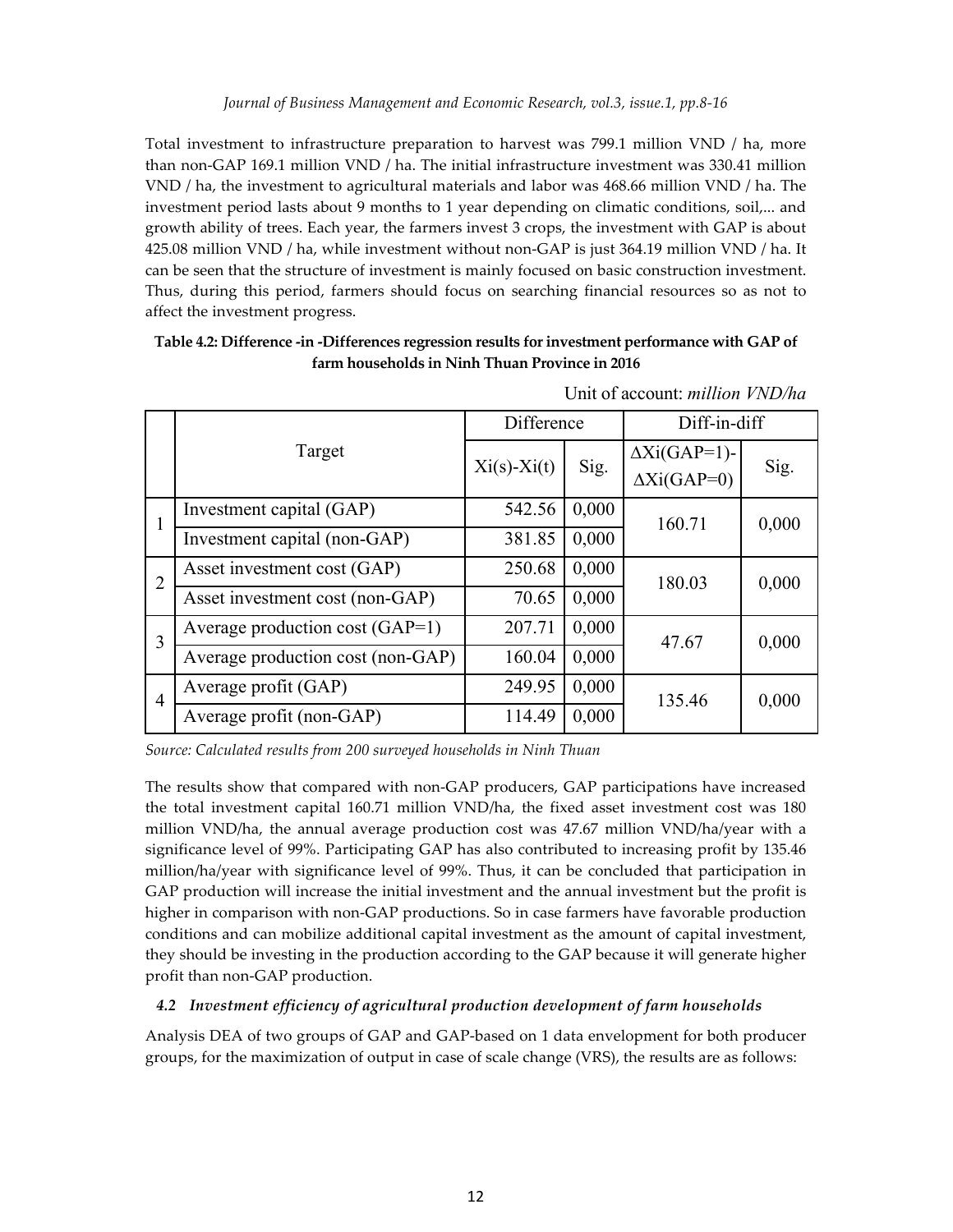|              |        | Non-GAP production |                      |        | <b>GAP</b> production |        |        |              |  |  |
|--------------|--------|--------------------|----------------------|--------|-----------------------|--------|--------|--------------|--|--|
|              | Mean   | Max                | Std.<br>Min.<br>Dev. |        | Mean                  | Max    | Min.   | Std.<br>Dev. |  |  |
| TE           | 0.8704 |                    | 0.7205               | 0.0647 | 0.861                 |        | 0.6775 | 0.0885       |  |  |
| <b>TFPCH</b> | 0.8576 | 1.2037             | 0.6472               | 0.119  | 0.977                 | 1.4493 | 0.7449 | 0.1564       |  |  |

**Table 4.3: TE technical efficiency table under DEA model results in 2016**

*Source: Results collected from the survey of 200 households in Ninh Thuan*

|  |  |  |  |  |  |  | Table 4.4: Table comparing the difference between the two groups of households about the |
|--|--|--|--|--|--|--|------------------------------------------------------------------------------------------|
|  |  |  |  |  |  |  |                                                                                          |

|        |              | Difference             |       |  |  |  |  |  |
|--------|--------------|------------------------|-------|--|--|--|--|--|
| number | Target       | $Xi(GAP=1) -Xi(GAP=0)$ | Sig.  |  |  |  |  |  |
|        | TЕ           | $-0.0094$              | 0.395 |  |  |  |  |  |
|        | <b>TFPCH</b> | 0.1195                 | 0.000 |  |  |  |  |  |

#### **change in aggregate productivity by index Malmquist index 2016**

*Source: Results collected from the survey of 200 households in Ninh Thuan*

Through analysis results in table 4.3, the average technical efficiency of both groups are quite high, in which group of non-GAP production is higher than group applying GAP. This suggests that, due to the burden of inputs sizable group GAP while not increased commensurate output technical efficiency lead to inferior technical performance than the remaining group. In addition, the standard deviation of the group according to GAP higher than non-GAP group, this shows the degree of dispersion of effective value of investment group under the GAP is quite high. However, according to results of testing the differences in technical efficiency between the two groups of production, there is lack of empirical evidence to conclude that non-GAP production is technically more effective than the remaining group with the 90% significance level (Table 4.4).

Estimated result in Table 4.3 also shows the decline in aggregate productivity growth (TFPCH) of the following period in comparison with the previous period in both groups. In particular, the group produced under GAP reduced 2.29% while the non-GAP decreased to 14.24%. This due to multiple reason, namely due to increased levels of inputs such as capital investment, labor ... of a later stage compared with the previous period, while the increase of the output again lower. According to the results of the comparison in Table 4.4 shows the investment group under the GAP created increased aggregate productivity levels than before joining GAP higher than the remaining group with a significance level of 99% is 11.95%. This suggests, the GAP has a positive impact to improve the productivity of farm households investing in the production of grapes and apples in Ninh Thuan, however the group produced under GAP must also get a higher level of risk because the dispersion aggregate productivity growth is larger (the production team under the GAP has a standard deviation is highter than the rest team: 0.0374).

### *4.3 The problems and reasons*

- Besides the achievement on the development of agricultural production according to the GAP of the farmers, there still many problems to be solved: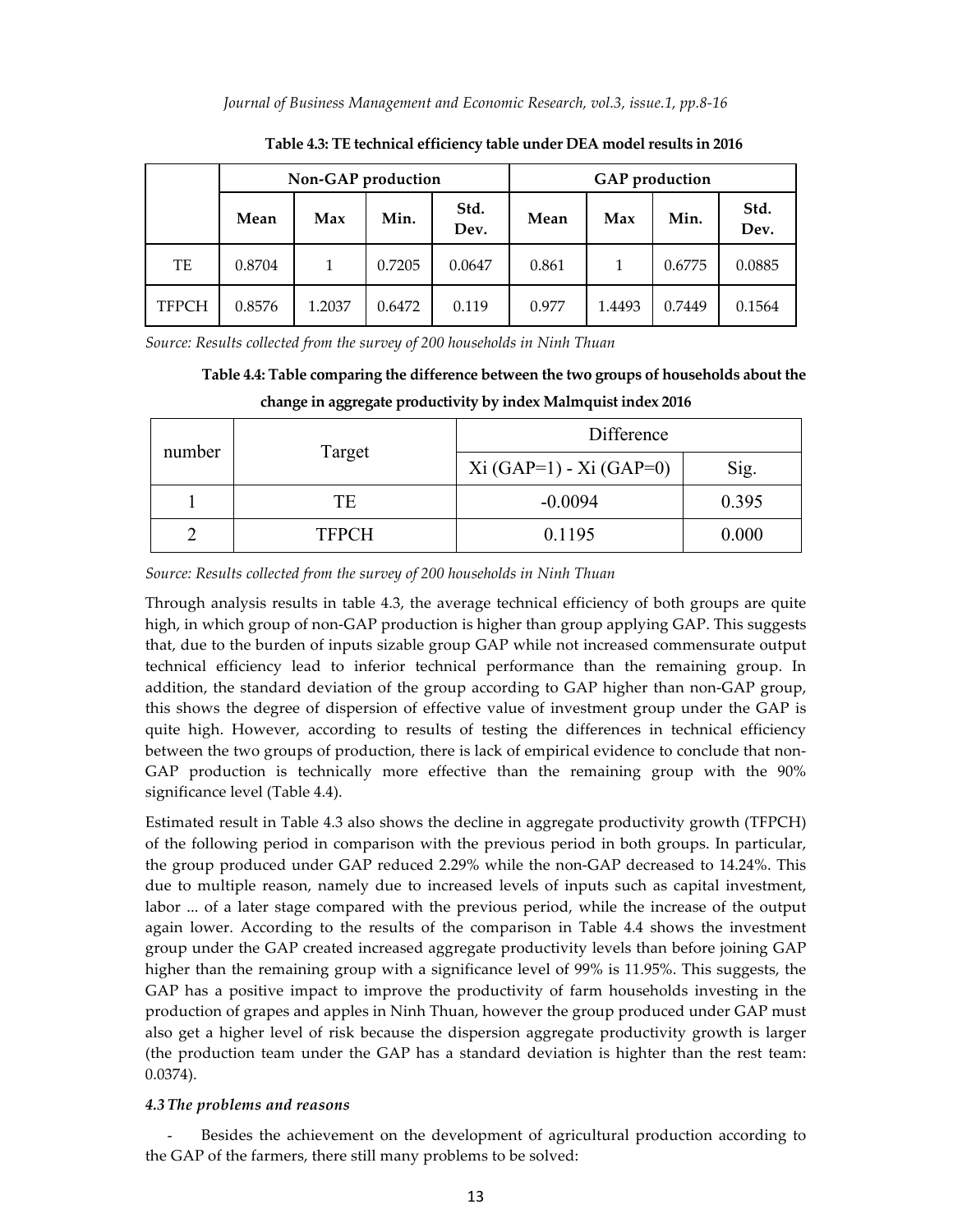Firstly, the proportion of farm households joined the investment with GAP is limited. In Ninh Thuan, in total 6360 households producing of grapes and apples, there were only 1272 GAP investment producers.

Second, in the households according to the investment GAP, the scale and investment area but have increased but not significantly. It demonstrates in Ninh Thuan agriculture investment by GAP has not yet truly attractive to farmers.

- Although Ninh Thuan is a place where development of grape and apple production is possible, further, more developed agricultural production under GAP is an inevitable trend in Vietnam as well as in the world, but why farmers have not really interested in investment to agricultural production according to GAP? That is due to several causes:

Firstly, the production in Ninh Thuan is spontaneous, although the local planning has developed but not paid attention to the organization of the implementation of the plan, which affects the attracting farmers to invest in development under the GAP.

Second, the understanding of the farm households about the GAP are limited, so they do not understand the benefits of GAP production and therefore have not paid much attention to the development of GAP production.

Thirdly, the consumer market is also spontaneous and fragmented, so it has not built the confidence of customers, so the farmers have not seen the economic effect so they do not stimulate investment according to GAP.

Fourthly, there is no association between the government closely, farmers, businesses and scientists. So not to promote the efficiency of investment in production according to GAP should farmers not really confident in investing in GAP.

## **5. Conclusions**

Investment in agricultural development following GAP standards is an indispensable way to develop sustainable agriculture, contributing to the safety of producers, meeting the increasing demands of consumers and protecting the environment. The farmer's agricultural production with GAP is still limited. The study based on data of 200 farmer households cultivating grape and apple stated that adoption of GAP has positively impacted on the efficiency of agricultural investement, and this result supports to points of view of Hobbs (2003), Fan and Pardey (1997) and Fan et al. (2004). However, increase in TFP (compared with TFP before adoption of GAP) is still under potential. The reason is that application of GAP are not effective as expected. Thus, it is necessary to find out appropriate solutions to speed up agricultural production with GAP in terms of both quantity and quality.

In our point of view, it is necessary to implement following solutions: (1) Planning and organizing areas of safety agricultural production that are appropriate to each local province. This will create conditions and orientations for famer household to invest in agricultural production with different GAP standards driven by market demands. (2) Enhancing knowledge and skills of GAP production for famer households. This help them understand efficiency of adoption of GAP and know how to invest in agricultural production with GAP standards. (3) Developing markets for agricultural products certified GAP standards. This is the crucial condition to ensure sustainability of adoption of investing in GAP of famer households. (4) Implementing linkages between 4 shareholders of farmers, firm state managers and scientists. In development of GAP agriculture, small famers could not do themselves separately. Positive participation of related shareholders is very important for development of GAP agriculture.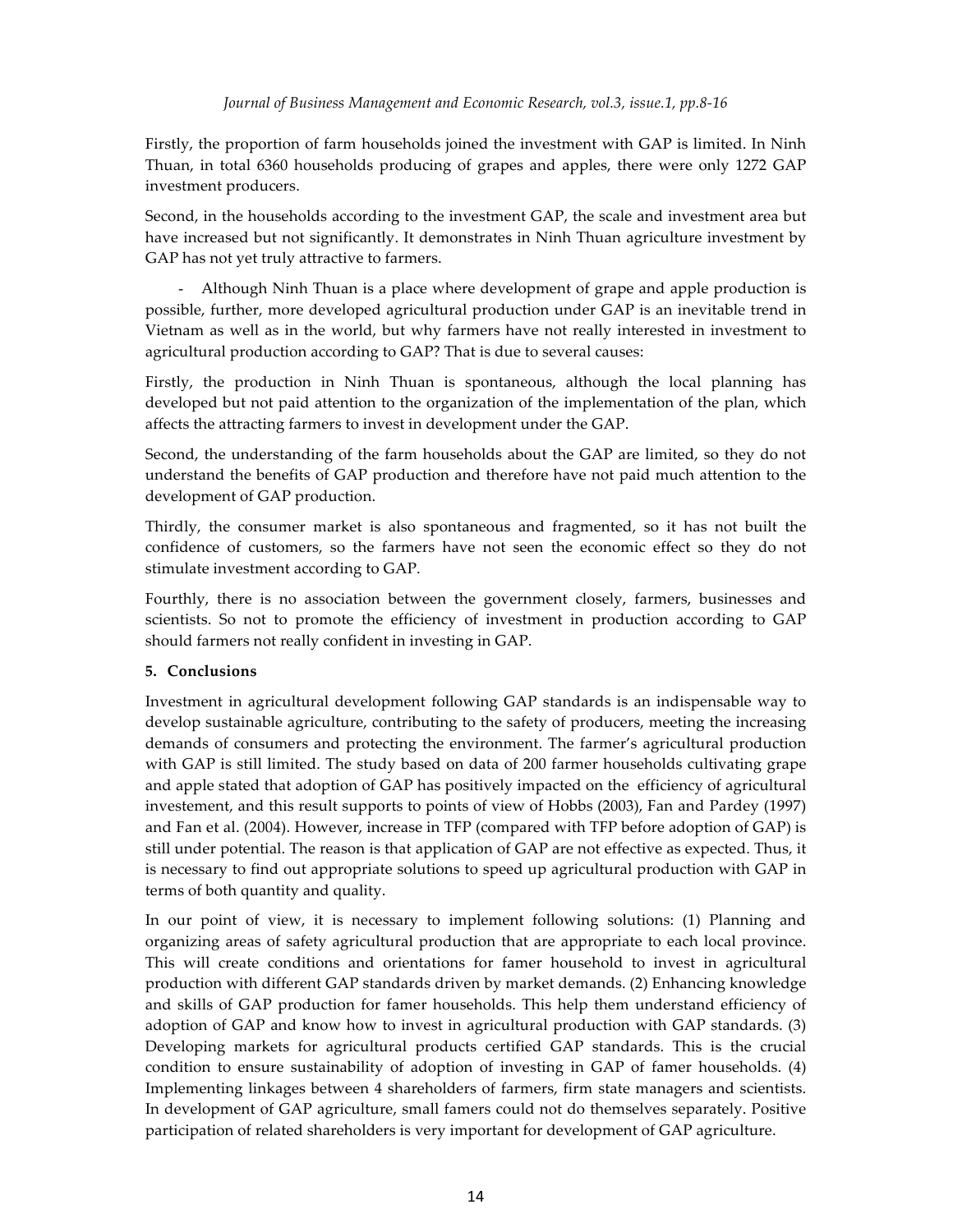*Journal of Business Management and Economic Research, vol.3, issue.1, pp.8-16*

### **References**

- Asfaw, S. (2007), "Does EurepGAP standard marginalize poor farmers? Evidence from Kenya", *Entwicklung and Landlicher Raum*, Vol. 1
- Fan, S., Pardey, P.G., (1997), "Research, Productivity, and Output Growth in Chinese Agriculture", *Journal of Development Economics,* 53, 115-137.
- Fan, S., Zhang L., Zhang, X., (2004), "Reforms, Investment, and Poverty in Rural China", *Economic Development and Cultural Change,* 52, 395-421.
- Fan, S., Zhang, X., (2002), "Production and Productivity Growth in Chinese Agriculture: New National and Regional Measures", *Economic Development and Cultural Change,* 50, 819-838.
- Graffham, A. (2006), *European standards affect African growers.* Pesticide news 71, Developing country initiative
- Graffham, A., & MacGregor, J. (2007). *Impact of EurepGAP on small-scale vegetable growers in Zambia*. Fresh insights.
- Graffham, A., Karehu, E., & MacGregor, J. (2007), *Impact of EurepGAP on small-scale vegetable growers in Kenya*, Fresh insights.
- Grosskopf, S., Färe, R., Norris, M., Zhang, Z., (1994), "Productivity Growth, Technical Progress, and Efficiency Change in Industrialized Countries", *American Economic Review,* 84, 66-83.
- Henson, S. J., Masakure, O., & Boselie, D. (2005),"Private food safety and quality standards for fresh produce exporters: The case of hortico agrisystems, Zimbabwe", *Food Policy*, vol. 30, pp. 371–384.
- Henson, S., & Northen, J. (1998), "Economic determinants of food safety controls in supply of retailer own-branded products in United Kingdom", *Agribusiness,* vol. 14, issue 2, pp. 113- 126.
- Hobbs, J.E. (2003), *Incentives for the Adoption of Good Agricultural Practices (GAPs)*, Background paper for the FAO consultation on Good Agricultural Practices, Rome
- Holleran, E., Bredahl, M. E., & Zaibet, L. (1999), "Private incentives for adopting food safety and quality assurance", *Food policy*, vol. 24, issue 6, pp. 669-683.
- Janvry, A.D. and Sadoulet, E. (2000), "Making Investment in the Rural Poor into Good Business: New Perspectives for Rural Development in Latin America", *Conference on Development of the Rural Economy and Poverty Reduction in LAC*, at the Annual Meeting of the Inter-American Development Bank, New Orleans
- Jiao, W., Fu, Z., Mu, W., Mclaughlin, N. và Xu, M. (2010), "Influence of supply chain model on quality and safety control of table grape and performance of small-scale vinegrowers in China", *British Food Journal*, Vol. 114 Issue: 7, pp. 978-996
- Jin, S., Huang, J., Hu, R., Rozelle, S., (2002), "The Creation and Spread of Technology and Total Factor Productivity in China's Agriculture", *American Journal of Agricultural Economics,* 84, 916-930.
- Kleih, U., Ssango, F., Kyazze, F., Graffham, A., & MacGregor, J. (2007), *Impact of EurepGAP on small- scale fruit and vegetable growers in Uganda*, Fresh insights 10
- Lin, J.Y., (1992), "Rural Reforms and Agricultural Growth in China", *American Economic Review,* 82, 34-51.